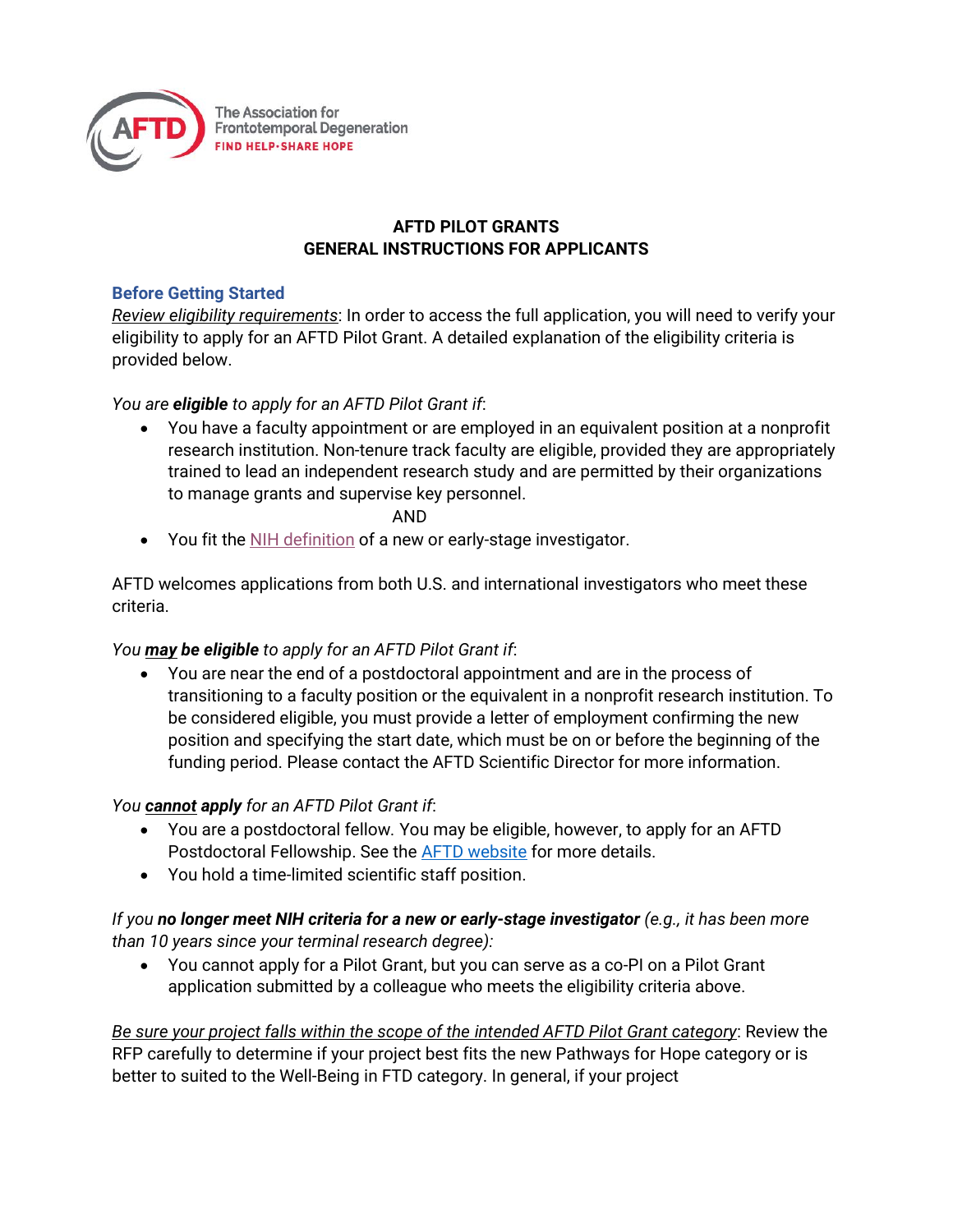- *Focuses on any aspect of basic science or translational research,* you should apply for the Pathways for Hope Pilot Grant. See the RFP for examples of research topics included in this category.
- *Focuses on nonpharmacological interventions for persons with FTD or caregivers that improve quality of life, reduce caregiver burden*, *or advance person-centered approaches to FTD care in community or residential settings*, you should apply for the Well-Being in FTD Pilot Grant.

If you are still unsure which category is best suited to your project, contact Debra Niehoff, AFTD Scientific Director [\(dniehoff@theaftd.org](mailto:dniehoff@theaftd.org)) to discuss.

### *Be sure you understand AFTD policy on sharing resources and the publication of research results*:

In accordance with generally accepted standards applicable to scientific publication, and subject to any third-party obligation, investigators and their institutions agree to submit for publication any results or other work arising directly from the performance of research that is funded in whole or in part by AFTD, which would be useful to scientists working on FTD-related research. Furthermore, as maximizing the distribution of these publications through free, online access is the most effective way of ensuring that the research funded by AFTD can be accessed, read and built upon, AFTD encourages award recipients to make available electronic copies of any research papers accepted for publication in a peer-reviewed journal through an open repository as soon as possible and, whenever possible, to license research publications using the Creative Commons Attribution license (CC-BY) so they may be freely copied and re-used.

Recognizing that the sharing of research outputs, including data, code, software, protocols and research tools, contributes to advancing scientific discussion and enhancing the value of our sponsored research programs, AFTD encourages award recipients and their institutions to make all data, code, software and protocols available with as few restrictions as possible. For research tools developed with AFTD funds, once associated findings are accepted for publication, and intellectual property protection has been filed on such research tools, the grantee institution agrees to allow the use of such research tools for research purposes by qualified individuals within the scientific research community.

*Start early*: It is highly recommended that you access the AFTD Submission Portal to begin the application process well in advance of the submission deadline, particularly if you are new to the portal.

*Multiple applications*: Applicants can submit only one Pilot Grant proposal per calendar year. Multiple applications, whether in the same category or in different categories (e.g., submitting an application for both the Pathways for Hope Pilot Grant and the Well-Being in FTD Pilot Grant in the same calendar year) are prohibited.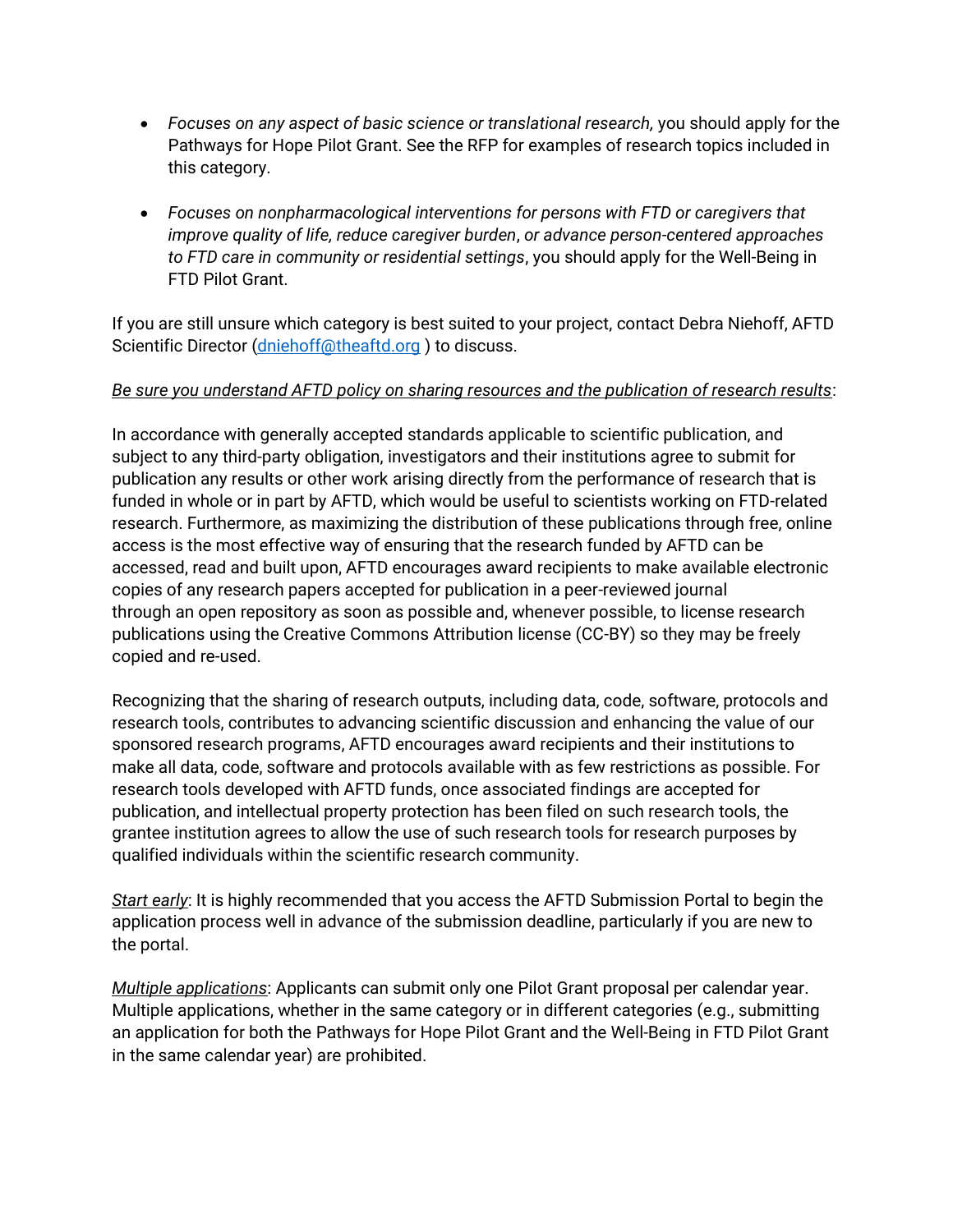### **Completing your application**

### *Step 1 – Create an account*

All Pilot Grant applications must be submitted through AFTD's online submission portal, which can be accessed on the AFTD website. If you are new to the portal, you will be prompted to enter your email address and select a password to create an account. If you are a return user, sign in using the email address and password you used previously to set up your account. If you have forgotten your password, follow the onscreen prompt to select a new password.

### **While Chrome is the preferred browser, the online submission portal supports the most recent versions of all major browsers.**

#### *Step 2 – Create or edit your profile*

Enter all requested information in the relevant fields to create your portal profile. You will be able to edit this profile at any time – please update your information following any changes.

### *Step 3 – Complete the eligibility test*

Answer all questions to confirm your eligibility. Once you receive a confirmation email, you will be able to access the body of the application. If you do not receive this email within 1 hour of submitting the eligibility test, check your spam folder; if you do not find the email there, contact the AFTD Research Administrative Assistant [\(sdemarco@theaftd.org\)](mailto:sdemarco@theaftd.org) for assistance. Questions about eligibility determinations should also be referred to the AFTD Scientific Director [\(dniehoff@theaftd.org\)](mailto:dniehoff@theaftd.org).

# *Step 4 – Complete the introductory questions*

All projects involving human participants must obtain IRB approval. Approval of the IRB submission may be pending at the time you submit your application.

#### *Step 5 – Complete and upload the Institutional Certification and Acceptance Form*

All applications must be certified by the applicant's institution. Forward this form to the relevant individual in the grant administration or sponsored research office of your institution to complete and sign. Save in PDF format and upload where indicated.

#### *Step 6 – Complete and upload the Description of Proposed Research*

Provide a concise narrative description of the research plan. Please adhere to the following formatting specifications:

- Use an easy-to-read font, such as Arial (suggested), Calibri, Verdana, or Times New Roman
- Use a font size of 11 points or larger. Smaller text in figures, graphs, diagrams and charts is acceptable, as long as it is legible when the page is viewed at 100%.
- Single-spaced acceptable
- Margins must be at least  $\frac{1}{2}$  inch on all sides (i.e., top, bottom, left, right)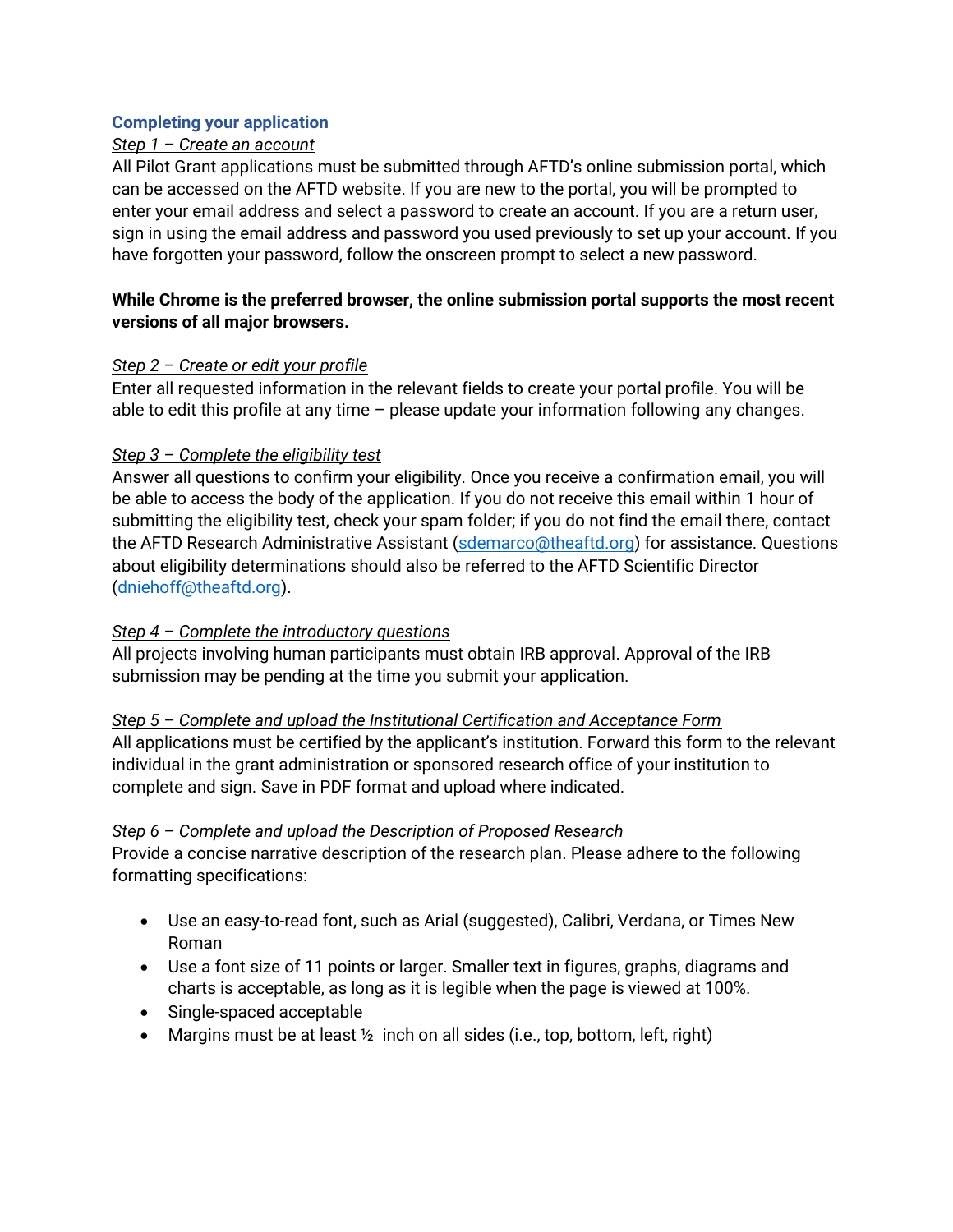Your description should include:

- Abstract (200 300 words): Summarize the aims and design of the project in lay language readily understood by a non-expert.
- Research plan (*maximum length = 3 pages*): Describe (A) the specific aims of your project (*0.5 pages*); (B) relevant background (*1 page*); (C) the experimental design and methods (*1.5 pages*).
- Preliminary (unpublished) data (*maximum length = 1 page*)
- Bibliography (*maximum length = 1 page*): Include only the most relevant references. Citations should include the author names, title, book or journal, volume number, page numbers, and year of publication, however, a specific citation format is not required.
- Supplementary information: If applicable, include the following:
	- o Human Subjects statement (including projects utilizing human tissue or biofluids) and documentation of submission to the institutional IRB or IRB approval/pending approval
	- o Vertebrate Animals Use statement (protocol approval may be pending)

Save the Description of Proposed Research as a PDF file and upload where indicated.

- Additional files: Although not required, you may upload additional files in support of your application, such as
	- o Letters of support from collaborators. *Applicants who are new to the AFTD field are encouraged to provide a letter of support from a mentor with relevant experience*.
	- $\circ$  Brief videos or other multimedia, if directly relevant to the proposed research (e.g., demonstration of a novel technique, preliminary data)

# *Step 7 – Complete and upload your budget*

All budgets must be submitted using the budget template supplied in the submission portal.

Follow these guidelines in preparing your budget:

- Direct costs only. AFTD Pilot Grant funds cannot be applied to indirect costs or institutional overhead.
- PI combined salary and benefits should not exceed 10% of the total budget (\$6,000 maximum).
- Maximum allowable amount for durable equipment: \$5,000
- Maximum allowable amount for publication costs: \$300
- Maximum allowable amount for travel for the PI to participate in relevant research conferences: \$1,000
- The total budget should not exceed \$60,000. Additional funds over this amount cannot be provided for any reason.